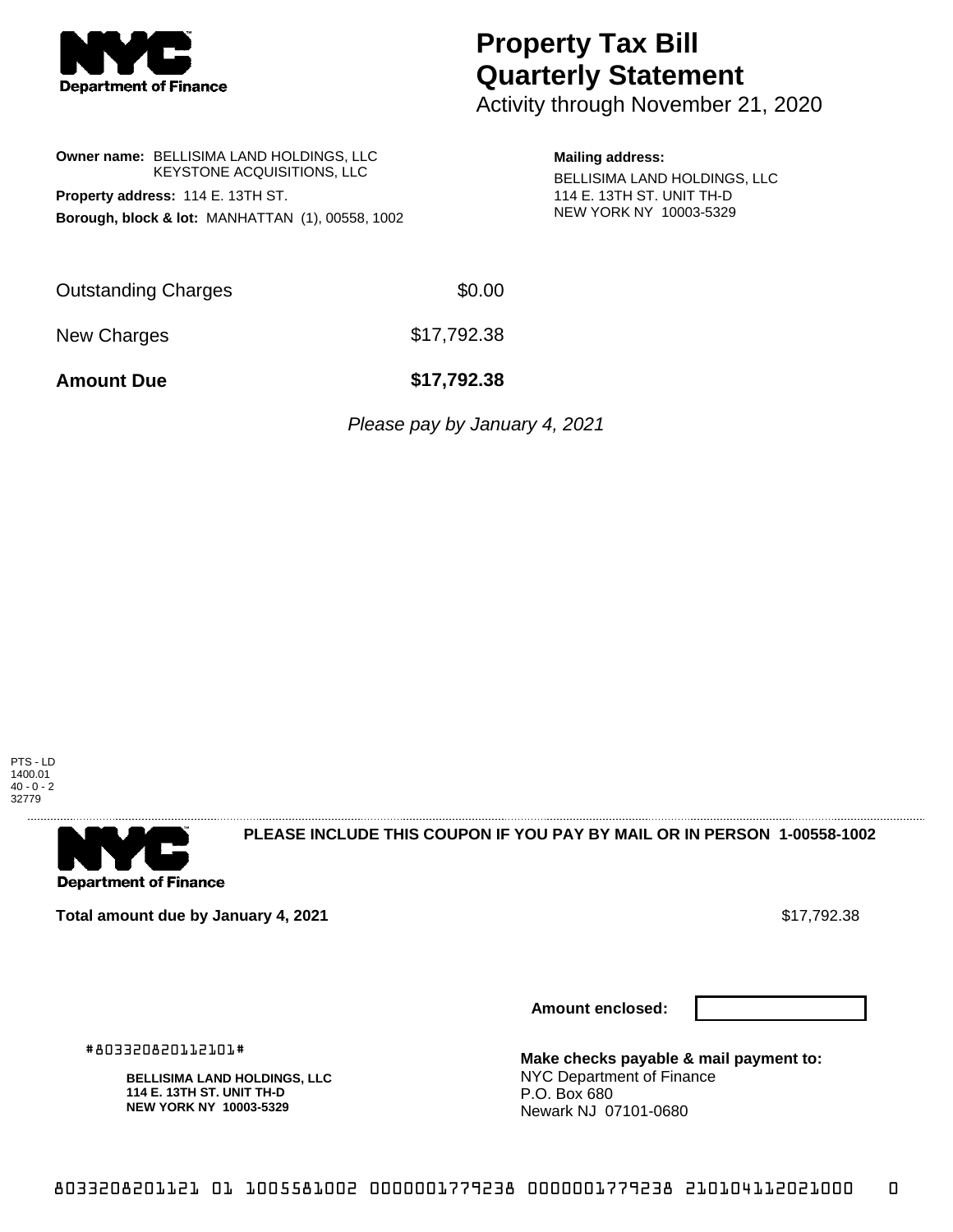

| <b>Billing Summary</b>                                                     | <b>Activity Date Due Date</b> | Amount       |
|----------------------------------------------------------------------------|-------------------------------|--------------|
| Outstanding charges including interest and payments                        |                               | \$0.00       |
| Finance-Property Tax                                                       | 01/01/2021                    | \$18,400.18  |
| <b>Adopted Tax Rate</b>                                                    |                               | $$-607.80$   |
| Total amount due                                                           |                               | \$17,792.38  |
| How We Calculated Your Property Tax For July 1, 2020 Through June 30, 2021 |                               |              |
|                                                                            | Overall                       |              |
| Tax class 2 - Residential More Than 10 Units                               | <b>Tax Rate</b>               |              |
| Original tax rate billed                                                   | 12.4730%                      |              |
| New Tax rate                                                               | 12.2670%                      |              |
| <b>Estimated Market Value \$731,387</b>                                    |                               |              |
|                                                                            |                               | <b>Taxes</b> |
| <b>Billable Assessed Value</b>                                             | \$295,040                     |              |
| <b>Taxable Value</b>                                                       | \$295,040 x 12.2670%          |              |
| <b>Tax Before Abatements and STAR</b>                                      | \$36,192.56                   | \$36,192.56  |
| Annual property tax                                                        |                               | \$36,192.56  |
| Original property tax billed in June 2020                                  |                               | \$36,800.36  |
| <b>Change In Property Tax Bill Based On New Tax Rate</b>                   |                               | $$-607.80$   |

**NEW LAW:** To learn about Local Law 147, which requires residential buildings with three or more units to create a policy on smoking and share it with current and prospective tenants, visit www.nyc.gov/health/tobaccocontrol.

Please call 311 to speak to a representative to make a property tax payment by telephone.

For information about the interest rate charged on late payments, visit nyc.gov/taxbill.

### **Home banking payment instructions:**

- 1. **Log** into your bank or online bill pay website.
- 2. **Add** the new payee: NYC DOF Property Tax. Enter your account number, which is your boro, block and lot, as it appears here: 1-00558-1002 . You may also need to enter the address for the Department of Finance. The address is P.O. Box 680, Newark NJ 07101-0680.
- 3. **Schedule** your online payment using your checking or savings account.

#### **Did Your Mailing Address Change?** If so, please visit us at **nyc.gov/changemailingaddress** or call **311.**

When you provide a check as payment, you authorize us either to use information from your check to make a one-time electronic fund transfer from your account or to process the payment as a check transaction.